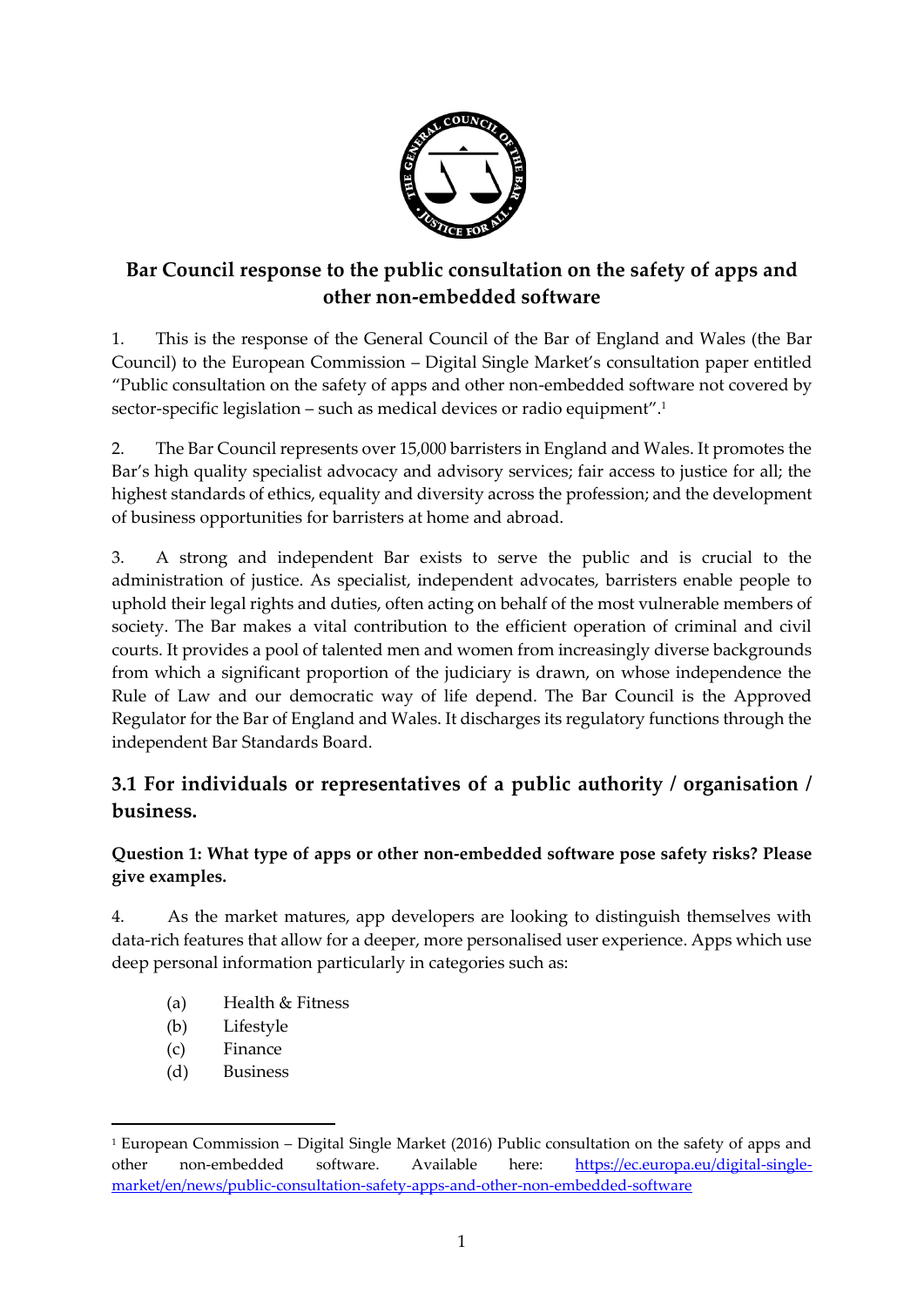are likely to pose greater safety risks.

- 5. Examples of how and why app developers are seeking to use personal data include:
	- (a) App usage data—the ability to know where users look, for how long, and where they go next is crucial in increasing value-add in an app, decreasing clutter and increasing performance. Then there is the further use of health apps which collects users' personal health information such as age, weight, blood pressure, sleep patterns, exercise performance, etc.
	- (b) Geo-location—using a smartphone's built-in geo-location hardware is helpful in many apps, from finding the nearest supermarket to allowing the user to see how fast they have run or the distance travelled. The location data that this produces can constitute personal data, and so data protection rules must be followed in relation to such use and retention.
	- (c) In-app purchases—the rise of 'freemium' content, where the basic app is free but extra content must be purchased, is continuing to accelerate. Such business models may lead to a developer handling payment information for its users, which leads to a whole host of compliance requirements, including in the data protection field.
	- (d) Commercialisation of data lists—where a developer decides to take on lists of personal data, such as login details, personal preferences and others, it may decide to make money from that data itself, for example by selling customer lists. This can be very fruitful, but must be done in compliance with relevant laws.

Further to the above, there has to be strong security of data which is stored in order to protect the user's financial loss and liability.

## **Question 2. What risks can apps or other non-embedded software pose?**

- **Economic damage**
- **Physical damage to individuals**
- **Physical damage to property**
- **Non-material damage (pain and suffering)**
- **Other**

## **Please explain.**

6. Security and privacy concerns are prime concerns and apply to app developers including strict rules relating to how data is collected (e.g. via cookies), how consent is obtained and how the data is onwardly processed; however app developers may be ignorant as to the likely breaches.

7. Given this complex web of legislation in data protection and privacy, it is no surprise that, in 2014, Global Privacy Enforcement Network found that 85% of 1,211 mobile apps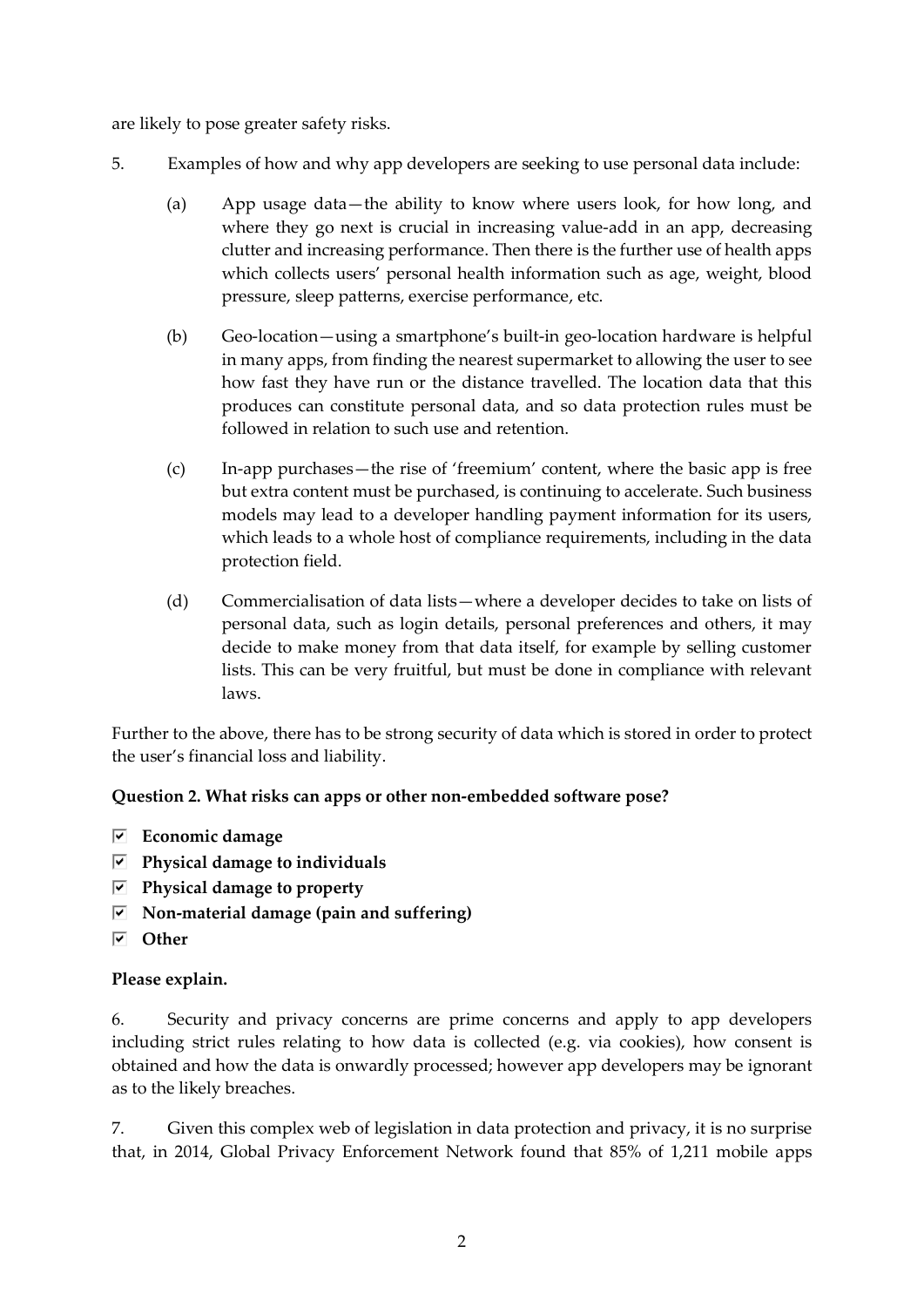reviewed were non-compliant with data protection laws<sup>2</sup>. This will be of concern for app developers as the regulatory system tightens and the consequences of non-compliance become more serious.

8. The Article 29 Working Party has identified the lack of transparency and awareness of the types of processing an app may undertake, and a lack of meaningful consent from endusers before processing takes place, as the main risks for end-users of apps<sup>3</sup>.

9. The main risks include security, breach of data protection and privacy laws, and/or unclear methods to obtain consent from the user.

|                                              | No<br>risk | Low<br>risk | High<br>risk | <b>Very</b><br>high risk |
|----------------------------------------------|------------|-------------|--------------|--------------------------|
| *Economic damage                             | O          | O           | O            | ⋒                        |
| *Physical damage to individuals              | $\circ$    | ⋒           | O            | О                        |
| *Physical damage to property                 | $\circ$    | О           | O            | O                        |
| *Non-material damage (pain and<br>suffering) | $\circ$    | $\circ$     | О            | ⋒                        |
| *Other                                       | O          |             | О            | ⋒                        |

## **Question 3: Please give your opinion on the following options:**

## **Please explain.**

1

10. As well as the above, reputational damage is a very high risk.

## **3.2 For representatives of a public authority / organisation / business.**

**Question 4: In your professional experience have you already identified unsafe apps or other non-embedded software or have consumers approached you because they encountered problems with unsafe apps or other non-embedded software?**

<sup>&</sup>lt;sup>2</sup> Information Commissioner's Office Website: <u>https://ico.org.uk/about-the-ico/news-and-events/news-</u> [and-blogs/2014/09/global-survey-finds-85-of-mobile-apps-fail-to-provide-basic-privacy-information/](https://ico.org.uk/about-the-ico/news-and-events/news-and-blogs/2014/09/global-survey-finds-85-of-mobile-apps-fail-to-provide-basic-privacy-information/)

<sup>3</sup> Article 29 Data Protection Working Party: Opinion 03/2013 on apps on smart devices: the lack of transparency and awareness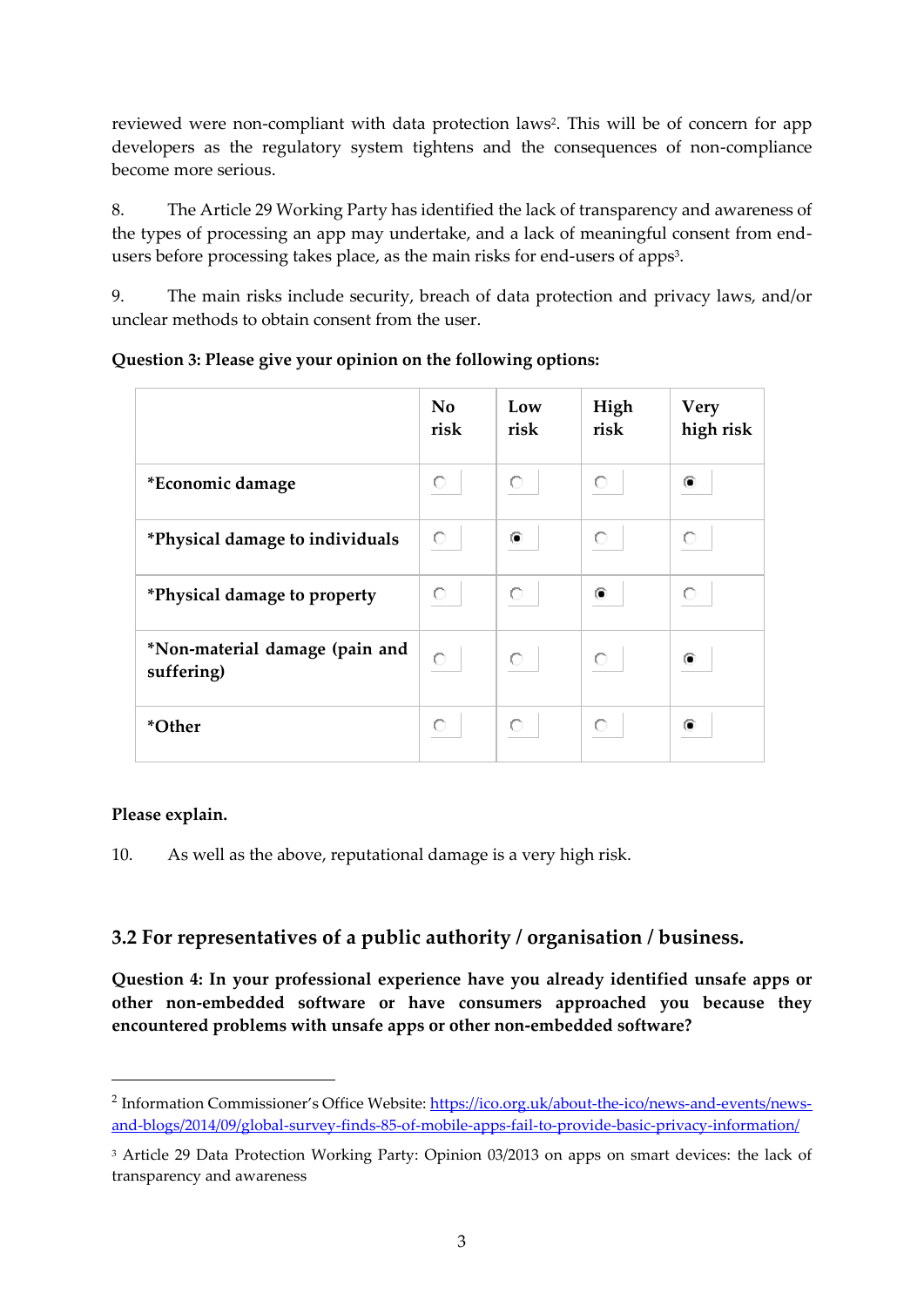- **Yes**
- **No**

### **Please specify:**

11. Barristers who practice in this field are regularly approached by consumers on these issues. As stated the main risks identified are:

- (a) Security concerns and storage (including use through the application programming interfaces (APIs)),
- (b) Lack of transparency and awareness of the types of processing an app may undertake, and
- (c) A lack of meaningful consent from end-users before processing takes place.
- 12. Key issues to be considered before data is processed include:
	- (a) Consent
		- i. Was there a valid meaningful consent for use and for the purposes given?
		- ii. Plain understandable language must be used at the time consent is captured, to explain what data is to be collected, how it will be processed, and by whom.
	- (b) Privacy Policy
		- i. Is the privacy policy clear, transparent and up-to-date? It should cover all current uses of data. If a new function is added to the app, and that function involves processing of personal data, the policy should be updated.
		- ii. Is key information easily read on a device? Bearing in mind the different screen sizes and resolutions available on different devices such as phones, tablets and smart watches.
	- (c) Cookies
		- i. Is the notification clear, both in terms of the language it uses and its visibility on-screen?
		- ii. Is the cookie policy easily accessible? Consider placing it along with the web terms and conditions at the bottom of every page template.
	- (d) Security
		- i. Are passwords used appropriately before data can be accessed? This relates to the user-facing level (appropriate logon security, for example,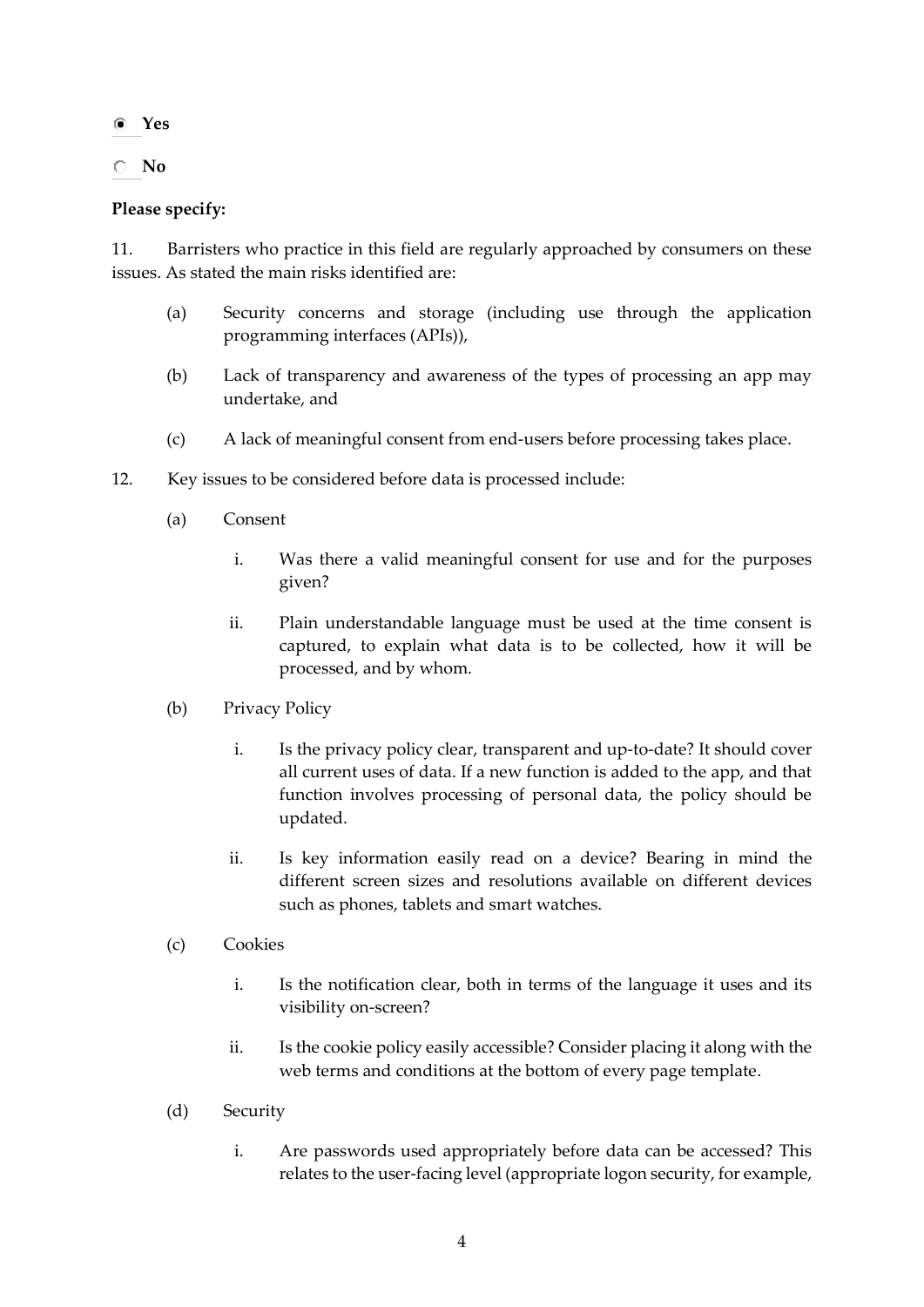with mobile wallets or online banking) and back-end security for the servers on which personal data is stored

- ii. Are appropriate encryption methods used when data is in transit?
- iii. Is data stored securely?

### **Question 4.1: If yes: What did you do to solve these problems?**

13. Clients are provided with advice and representation before the Courts whose role it is to ensure enforcement of legislation and determine rights.

**Question 5: Are existing EU or national safety rules and market surveillance mechanisms sufficient to monitor and withdraw, where necessary, unsafe apps or non-embedded software from the market?**

- **Yes**
- **No**

### **\*Please explain:**

- 14. Key changes arising from the GDPR which would affect app developers include:
	- (a) Increased fines of up to 4% of a company's annual global turnover or up to €20m for non-compliance,
	- (b) Privacy by design—requiring developers and others to conduct regular audits of their processing strategy and to implement a strategy that suits their business (not just, for example, implementing a precedent privacy policy from the internet),
	- (c) Data protection officers, responsible for data protection compliance within the company and interaction with the regulators. Those working in the public sector as well as private sector organisations engaged in 'large scale', regular systematic monitoring will be required to appoint a data protection officer. This may present companies with a new cost initially but, in the long run, may save on large non-compliance fines through ensuring that the company operates in accordance with the rules throughout its operations, and
	- (d) Extra territorial reach—the GDPR is set to have a wide span, too as it catches not only data processing 'in the context of the activities of a controller or processor in the EU', but also to non-EU entities targeting, or monitoring the behaviour of, EU data subjects.

## **Question 6: Have you been held accountable for damage caused to consumers because of unsafe apps or other non-embedded software?**

**Yes, as manufacturer of the device the software runs on or controls**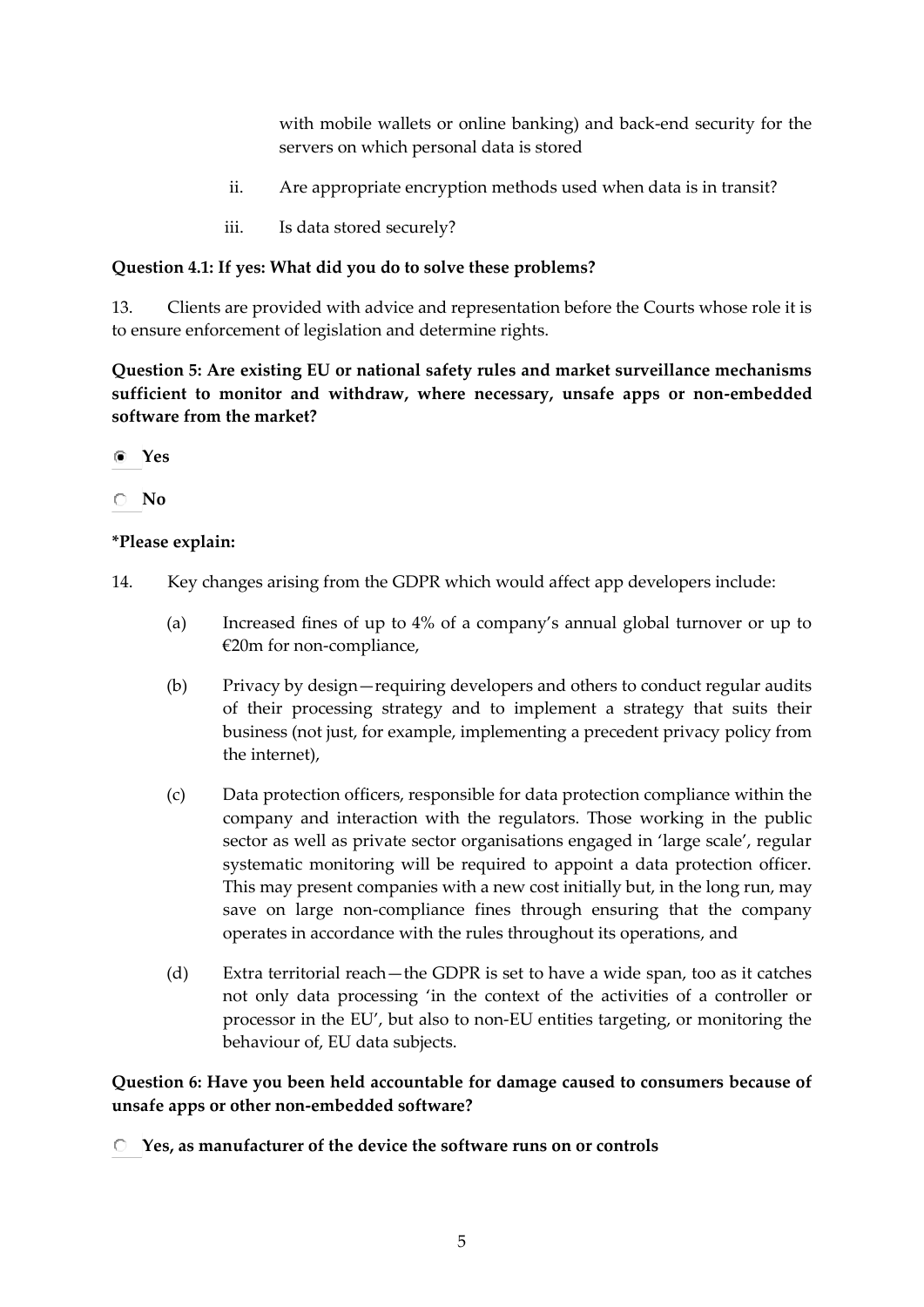- **Yes, as an app or software manufacturer/developer**
- **Yes, as an intermediary/distributor (e.g. app store)**
- **Yes, other**
- **No**

**Question 6.1: If yes: What did you do?**

15. Not Applicable

**Question 7: Do you think that existing horizontal and sector-specific EU legislation (e.g. General Product Safety Directive, Market Surveillance Regulation, Medical Device Directive, Radio Equipment Directive) taken together sufficiently cover the safety of all types of apps or other non-embedded software available on the market?**

**Yes**

**No**

### **Please explain:**

16. Provided there is sufficient will and resources to enable enforcement by authorities tasked with providing enforcement, the legislation exists.

**Question 8: Have you considered opening up an Application Programming Interface (API) of a device you manufactured or a service you provide to app and software developers to link their app to your device/service and use its functionalities? If so, have you taken into consideration safety aspects?**

**Yes**

**No**

**Not applicable**

**Question 9: Has the legal framework on safety influenced your decision on whether to invest in developing apps or software?**

**Yes**

- **No**
- **Not applicable**  $\circ$

**Question 10: In the EU Member State where you operate, are there specific rules on safety requirements for apps or other non-embedded software?**

**Yes**